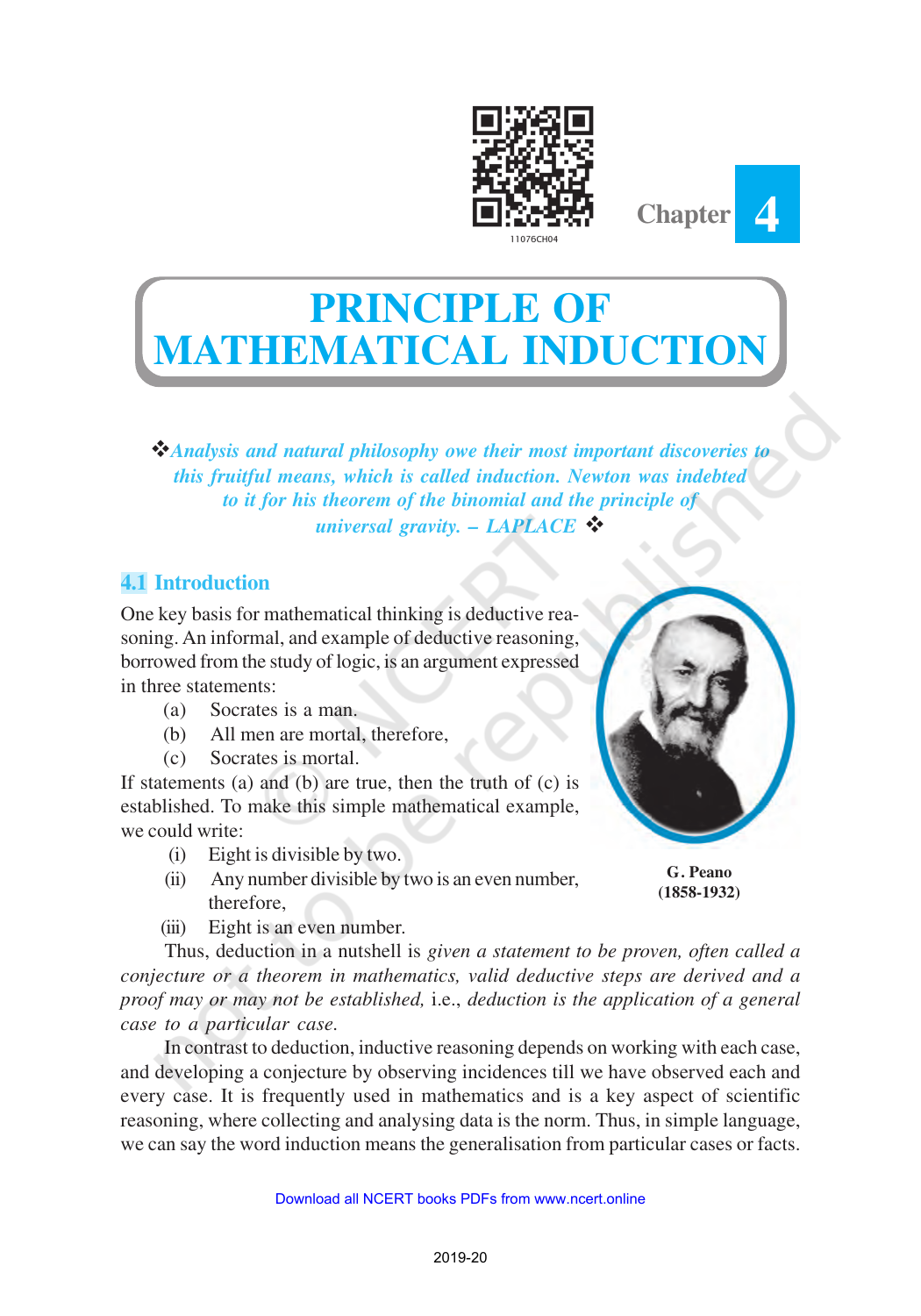In algebra or in other discipline of mathematics, there are certain results or statements that are formulated in terms of *n*, where *n* is a positive integer. To prove such statements the well-suited principle that is used–based on the specific technique, is known as the *principle of mathematical induction*.

### **4.2 Motivation**

In mathematics, we use a form of complete induction called mathematical induction. To understand the basic principles of mathematical induction, suppose a set of thin rectangular tiles are placed as shown in Fig 4.1.



When the first tile is pushed in the indicated direction, all the tiles will fall. To be absolutely sure that all the tiles will fall, it is sufficient to know that

(a) The first tile falls, and

(b) In the event that any tile falls its successor necessarily falls.

This is the underlying principle of mathematical induction.

We know, the set of natural numbers N is a special ordered subset of the real numbers. In fact, **N** is the smallest subset of **R** with the following property:

A set S is said to be an inductive set if  $1 \in S$  and  $x + 1 \in S$  whenever  $x \in S$ . Since **N** is the smallest subset of **R** which is an inductive set, it follows that any subset of **R** that is an inductive set must contain **N**.

### **Illustration**

Suppose we wish to find the formula for the sum of positive integers 1, 2, 3,...,*n*, that is, a formula which will give the value of  $1 + 2 + 3$  when  $n = 3$ , the value  $1 + 2 + 3 + 4$ , when  $n = 4$  and so on and suppose that in some manner we are led to believe that the

formula 1 + 2 + 3+...+ 
$$
n = \frac{n(n+1)}{2}
$$
 is the correct one.

How can this formula actually be proved? We can, of course, verify the statement for as many positive integral values of *n* as we like, but this process will not prove the formula for all values of *n*. What is needed is some kind of chain reaction which will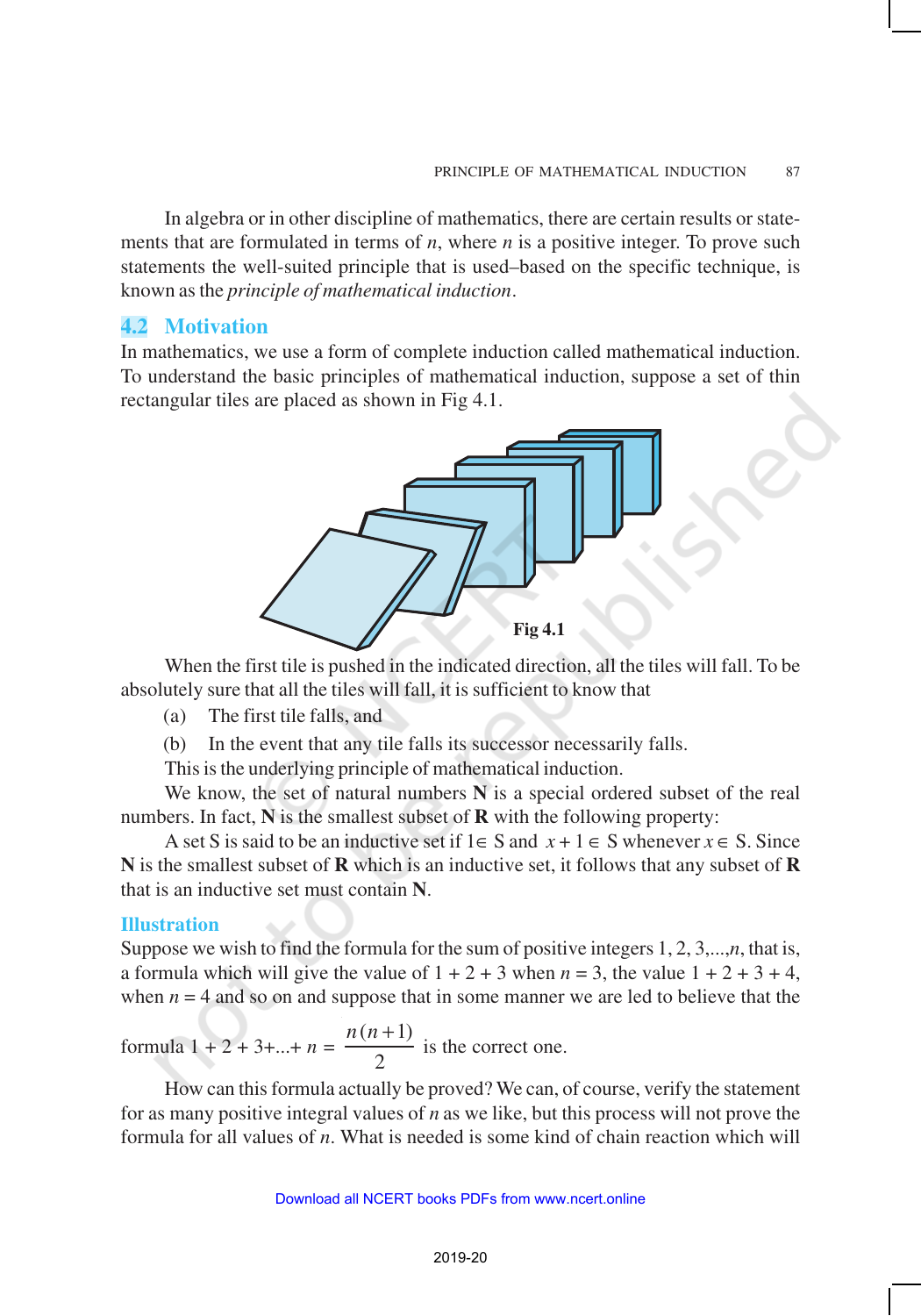have the effect that once the formula is proved for a particular positive integer the formula will automatically follow for the next positive integer and the next indefinitely. Such a reaction may be considered as produced by the method of mathematical induction.

### **4.3 The Principle of Mathematical Induction**

Suppose there is a given statement  $P(n)$  involving the natural number *n* such that

- (*i*) *The statement is true for*  $n = 1$ *, i.e.,*  $P(1)$  *is true, and*
- (*ii*) *If the statement is true for n = k* (*where k is some positive integer*), *then the statement is also true for*  $n = k + 1$ *, i.e., truth of*  $P(k)$  *implies the truth of P*  $(k + 1)$ .

*Then, P(n) is true for all natural numbers n.*

Property (i) is simply a statement of fact. There may be situations when a statement is true for all  $n \ge 4$ . In this case, step 1 will start from  $n = 4$  and we shall verify the result for  $n = 4$ , i.e.,  $P(4)$ .

Property (ii) is a conditional property. It does not assert that the given statement is true for  $n = k$ , but only that if it is true for  $n = k$ , then it is also true for  $n = k + 1$ . So, to prove that the property holds , only prove that conditional proposition:

If the statement is true for  $n = k$ , then it is also true for  $n = k + 1$ .

This is sometimes referred to as the inductive step. The assumption that the given statement is true for  $n = k$  in this inductive step is called the *inductive hypothesis*.

For example, frequently in mathematics, a formula will be discovered that appears to fit a pattern like

$$
1 = 12 = 1
$$
  
\n
$$
4 = 22 = 1 + 3
$$
  
\n
$$
9 = 32 = 1 + 3 + 5
$$
  
\n
$$
16 = 42 = 1 + 3 + 5 + 7
$$
, etc.

It is worth to be noted that the sum of the first two odd natural numbers is the square of second natural number, sum of the first three odd natural numbers is the square of third natural number and so on.Thus, from this pattern it appears that

 $1 + 3 + 5 + 7 + \dots + (2n - 1) = n^2$ , i.e,

the sum of the first *n* odd natural numbers is the square of *n*.

Let us write

 $P(n)$ :  $1 + 3 + 5 + 7 + ... + (2n - 1) = n^2$ .

We wish to prove that  $P(n)$  is true for all *n*.

The first step in a proof that uses mathematical induction is to prove that P (1) is true. This step is called the basic step. Obviously

 $1 = 1^2$ , i.e.,  $P(1)$  is true.

The next step is called the *inductive step*. Here, we suppose that P (*k*) is true for some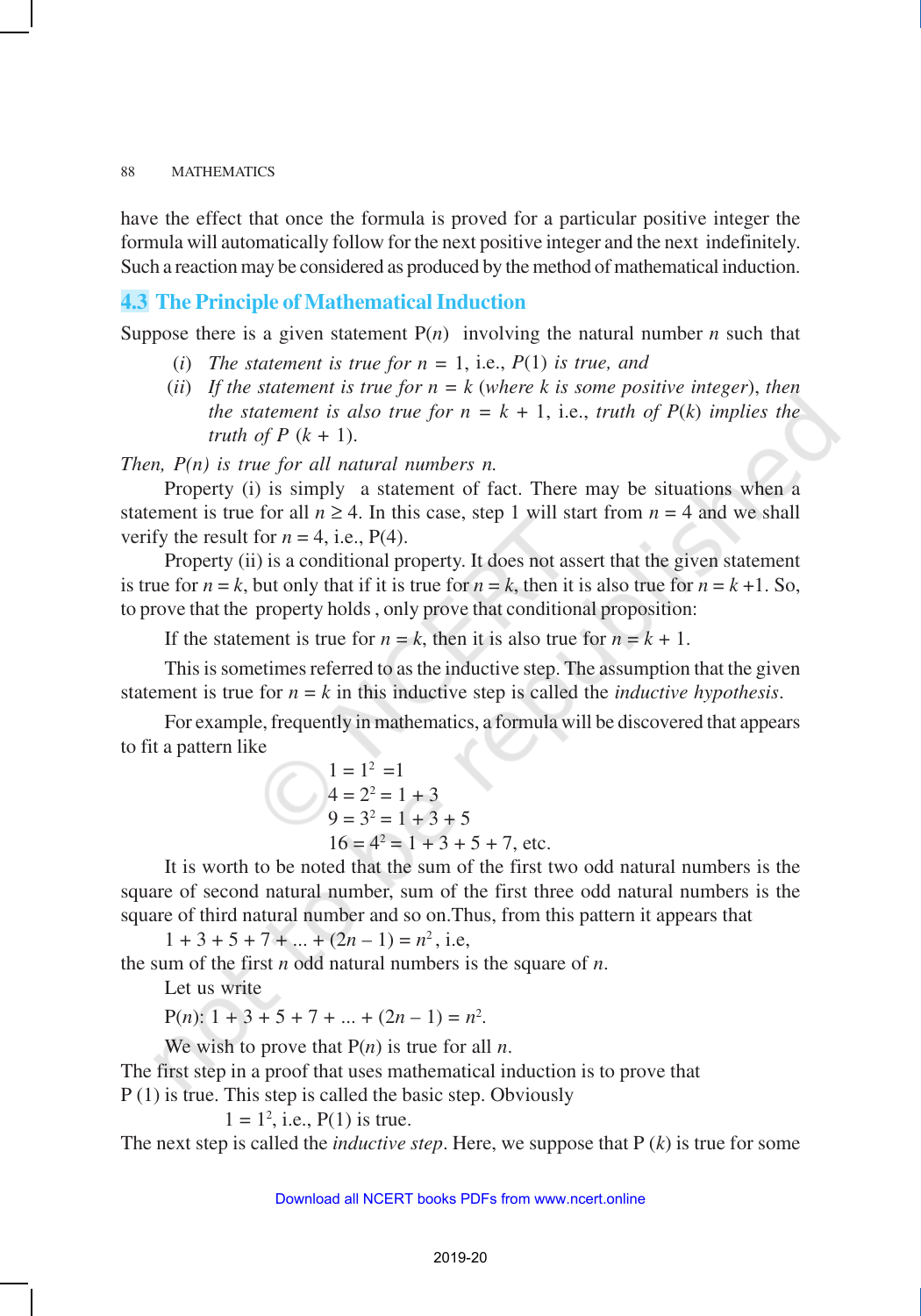positive integer *k* and we need to prove that  $P (k + 1)$  is true. Since  $P (k)$  is true, we have

$$
1 + 3 + 5 + 7 + \dots + (2k - 1) = k^2 \qquad \dots (1)
$$

Consider

$$
1 + 3 + 5 + 7 + \dots + (2k - 1) + \{2(k + 1) - 1\} \qquad \dots (2)
$$
  
=  $k^2 + (2k + 1) = (k + 1)^2$  [Using (1)]

.

Therefore,  $P(k + 1)$  is true and the inductive proof is now completed. Hence P(*n*) is true for all natural numbers *n*.

**Example 1** For all  $n \geq 1$ , prove that

$$
1^2 + 2^2 + 3^2 + 4^2 + \dots + n^2 = \frac{n(n+1)(2n+1)}{6}
$$

**Solution** Let the given statement be  $P(n)$ , i.e.,

$$
P(n): 12 + 22 + 32 + 42 + ... + n2 = \frac{n(n+1)(2n+1)}{6}
$$

For 
$$
n = 1
$$
,  $P(1): 1 = \frac{1(1+1)(2 \times 1 + 1)}{6} = \frac{1 \times 2 \times 3}{6} = 1$  which is true.

Assume that P(*k*) is true for some positive integer *k,* i.e.,

$$
1^{2} + 2^{2} + 3^{2} + 4^{2} + \dots + k^{2} = \frac{k(k+1)(2k+1)}{6}
$$
 ... (1)

We shall now prove that  $P(k + 1)$  is also true. Now, we have  $\sqrt{2}$ 

$$
(12 +22 +32 +42 +...+k2) + (k + 1)2
$$
  
= 
$$
\frac{k(k+1)(2k+1)}{6} + (k+1)2
$$
 [Using (1)]  
= 
$$
\frac{k(k+1)(2k+1) + 6(k+1)2}{6}
$$
  
= 
$$
\frac{(k+1)(2k2+7k+6)}{6}
$$
  
= 
$$
\frac{(k+1)(k+1+1){2(k+1)+1}}{6}
$$

Thus  $P(k + 1)$  is true, whenever P (*k*) is true.

Hence, from the principle of mathematical induction, the statement  $P(n)$  is true for all natural numbers *n*.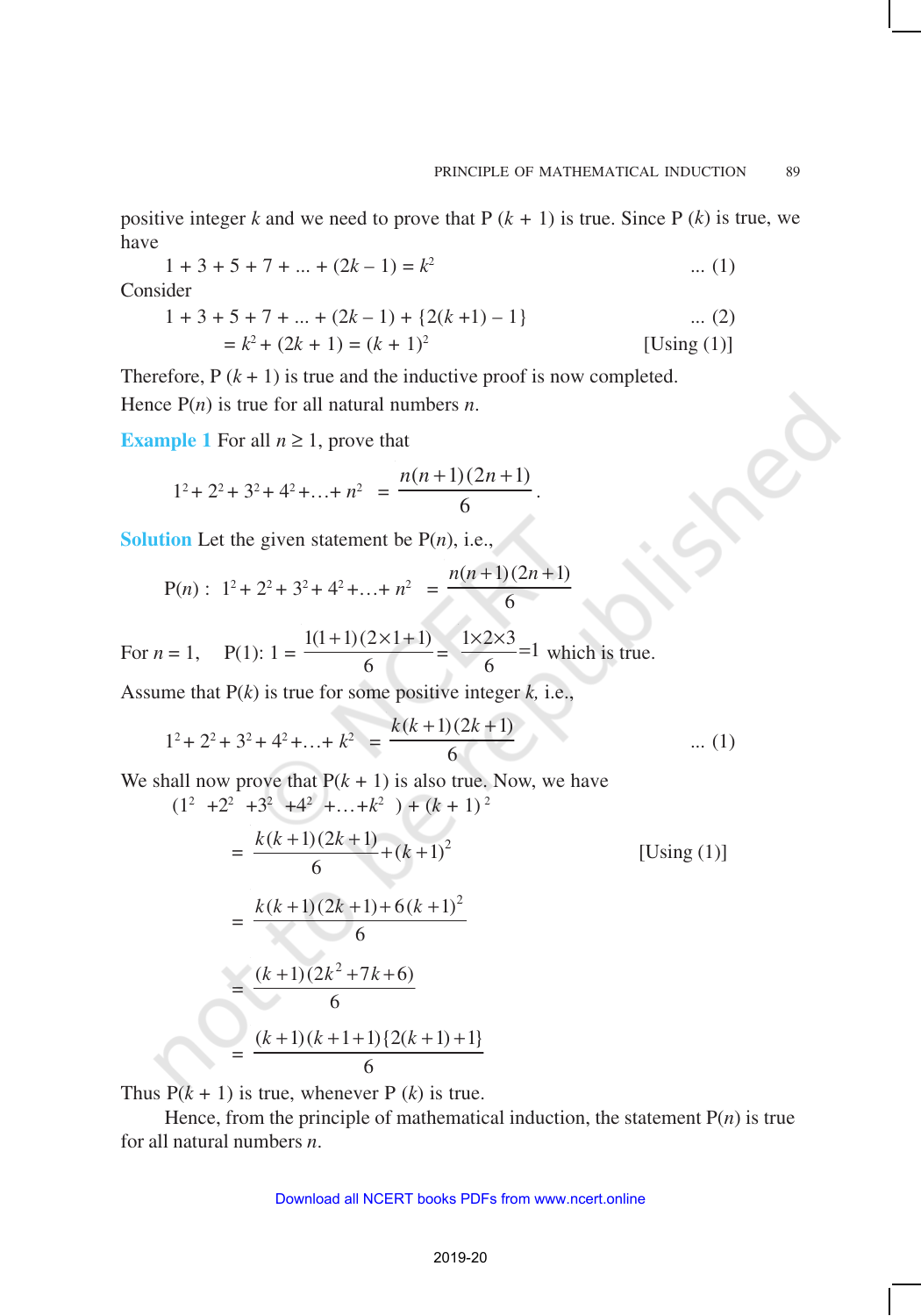**Example 2** Prove that  $2^n > n$  for all positive integers *n*.

**Solution** Let  $P(n)$ :  $2^n > n$ 

When  $n = 1$ ,  $2<sup>1</sup> > 1$ . Hence P(1) is true.

Assume that P(*k*) is true for any positive integer *k*, i.e.,

$$
2^k > k \tag{1}
$$

We shall now prove that  $P(k + 1)$  is true whenever  $P(k)$  is true.

Multiplying both sides of  $(1)$  by 2, we get

2. 
$$
2^k > 2k
$$
  
i.e.,  $2^{k+1} > 2k = k + k > k + 1$ 

Therefore,  $P(k + 1)$  is true when  $P(k)$  is true. Hence, by principle of mathematical induction, P(*n*) is true for every positive integer *n*.

**Example 3** For all  $n \ge 1$ , prove that

$$
\frac{1}{1.2} + \frac{1}{2.3} + \frac{1}{3.4} + \dots + \frac{1}{n(n+1)} = \frac{n}{n+1}.
$$

**Solution** We can write

P(n): 
$$
\frac{1}{1.2} + \frac{1}{2.3} + \frac{1}{3.4} + \dots + \frac{1}{n(n+1)} = \frac{n}{n+1}
$$

We note that  $P(1): \frac{1}{1} = \frac{1}{1} = \frac{1}{1}$  $1.2 \quad 2 \quad 1+1$  $= -\frac{1}{2}$  $\frac{1}{x+1}$ , which is true. Thus, P(*n*) is true for *n* = 1.

Assume that  $P(k)$  is true for some natural number  $k$ ,

i.e., 
$$
\frac{1}{1.2} + \frac{1}{2.3} + \frac{1}{3.4} + \dots + \frac{1}{k(k+1)} = \frac{k}{k+1}
$$
 ... (1)

We need to prove that  $P(k + 1)$  is true whenever  $P(k)$  is true. We have

$$
\frac{1}{1.2} + \frac{1}{2.3} + \frac{1}{3.4} + \dots + \frac{1}{k(k+1)} + \frac{1}{(k+1)(k+2)}
$$
\n
$$
= \left[ \frac{1}{1.2} + \frac{1}{2.3} + \frac{1}{3.4} + \dots + \frac{1}{k(k+1)} \right] + \frac{1}{(k+1)(k+2)}
$$
\n
$$
= \frac{k}{k+1} + \frac{1}{(k+1)(k+2)} \qquad \qquad \text{[Using (1)]}
$$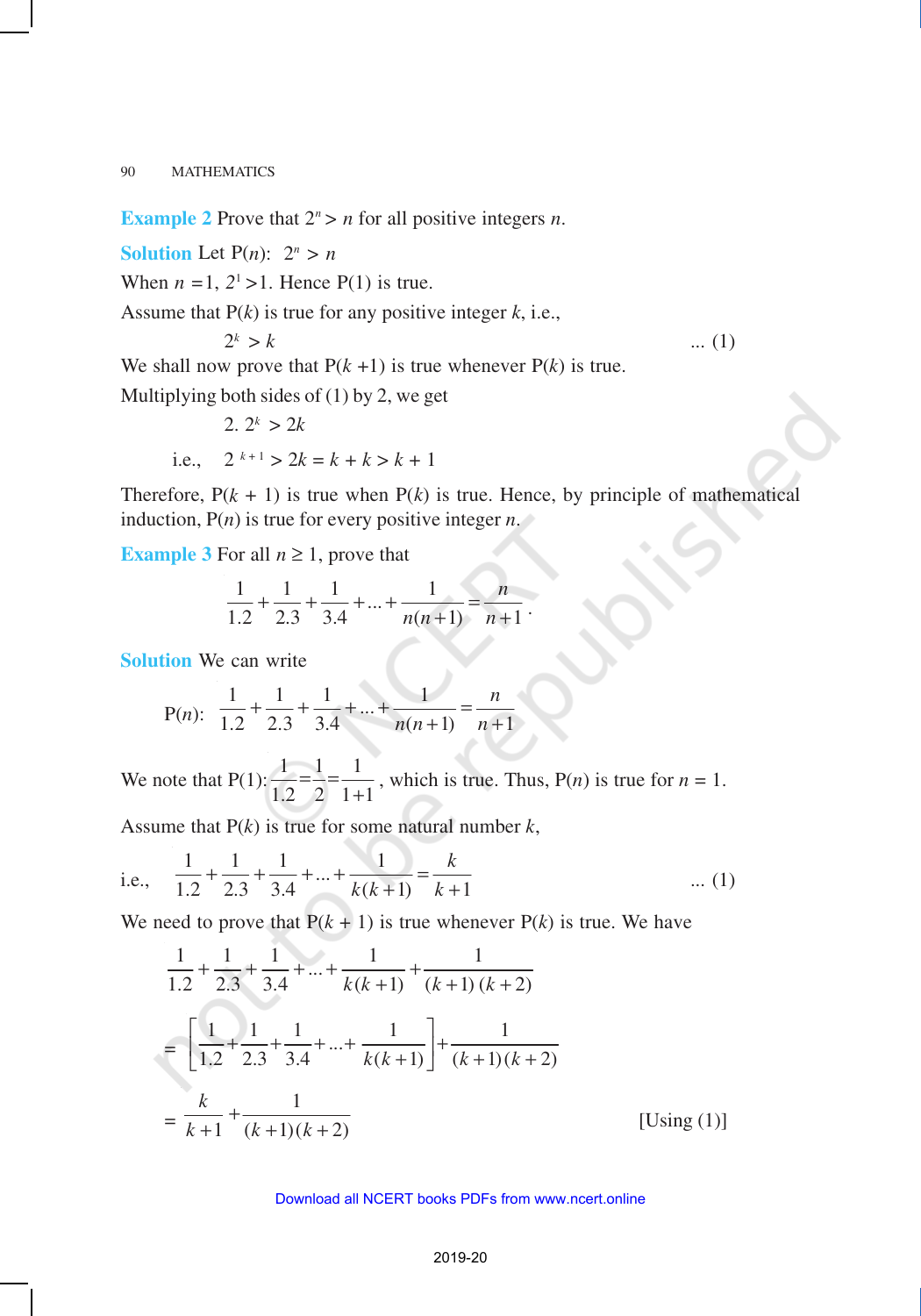$$
= \frac{k(k+2)+1}{(k+1)(k+2)} = \frac{(k^2+2k+1)}{(k+1)(k+2)} = \frac{(k+1)^2}{(k+1)(k+2)} = \frac{k+1}{k+2} = \frac{k+1}{(k+1)+1}
$$

Thus  $P(k + 1)$  is true whenever  $P(k)$  is true. Hence, by the principle of mathematical induction,  $P(n)$  is true for all natural numbers.

**Example 4** For every positive integer *n*, prove that  $7^n - 3^n$  is divisible by 4.

**Solution** We can write  $P(n)$ :  $7^n - 3^n$  is divisible by 4.

We note that

P(1):  $7^1 - 3^1 = 4$  which is divisible by 4. Thus P(*n*) is true for  $n = 1$ 

Let  $P(k)$  be true for some natural number  $k$ ,

i.e.,  $P(k): 7^k - 3^k$  is divisible by 4.

We can write  $7^k - 3^k = 4d$ , where  $d \in \mathbb{N}$ .

Now, we wish to prove that  $P(k + 1)$  is true whenever  $P(k)$  is true.

Now 
$$
7^{(k+1)} - 3^{(k+1)} = 7^{(k+1)} - 7 \cdot 3^k + 7 \cdot 3^k - 3^{(k+1)}
$$
  
=  $7(7^k - 3^k) + (7 - 3)3^k = 7(4d) + (7 - 3)3^k$   
=  $7(4d) + 4 \cdot 3^k = 4(7d + 3^k)$ 

From the last line, we see that  $7^{(k+1)} - 3^{(k+1)}$  is divisible by 4. Thus,  $P(k + 1)$  is true when  $P(k)$  is true. Therefore, by principle of mathematical induction the statement is true for every positive integer *n*.

**Example 5** Prove that  $(1 + x)^n \ge (1 + nx)$ , for all natural number *n*, where  $x > -1$ .

**Solution** Let  $P(n)$  be the given statement,

i.e.,  $P(n)$ :  $(1 + x)^n \ge (1 + nx)$ , for  $x > -1$ .

We note that  $P(n)$  is true when  $n = 1$ , since  $(1+x) \ge (1+x)$  for  $x > -1$ 

Assume that

$$
P(k): (1 + x)^k \ge (1 + kx), x > -1 \text{ is true.}
$$
 ... (1)

We want to prove that  $P(k + 1)$  is true for  $x > -1$  whenever  $P(k)$  is true. ... (2) Consider the identity

 $(1 + x)^{k+1} = (1 + x)^k (1 + x)$ Given that  $x > -1$ , so  $(1+x) > 0$ . Therefore , by using  $(1 + x)^k \ge (1 + kx)$ , we have  $(1 + x)^{k+1} \ge (1 + kx)(1 + x)$ i.e.  $(1 + x)^{k+1} \ge (1 + x + kx + kx^2)$ ). ... (3)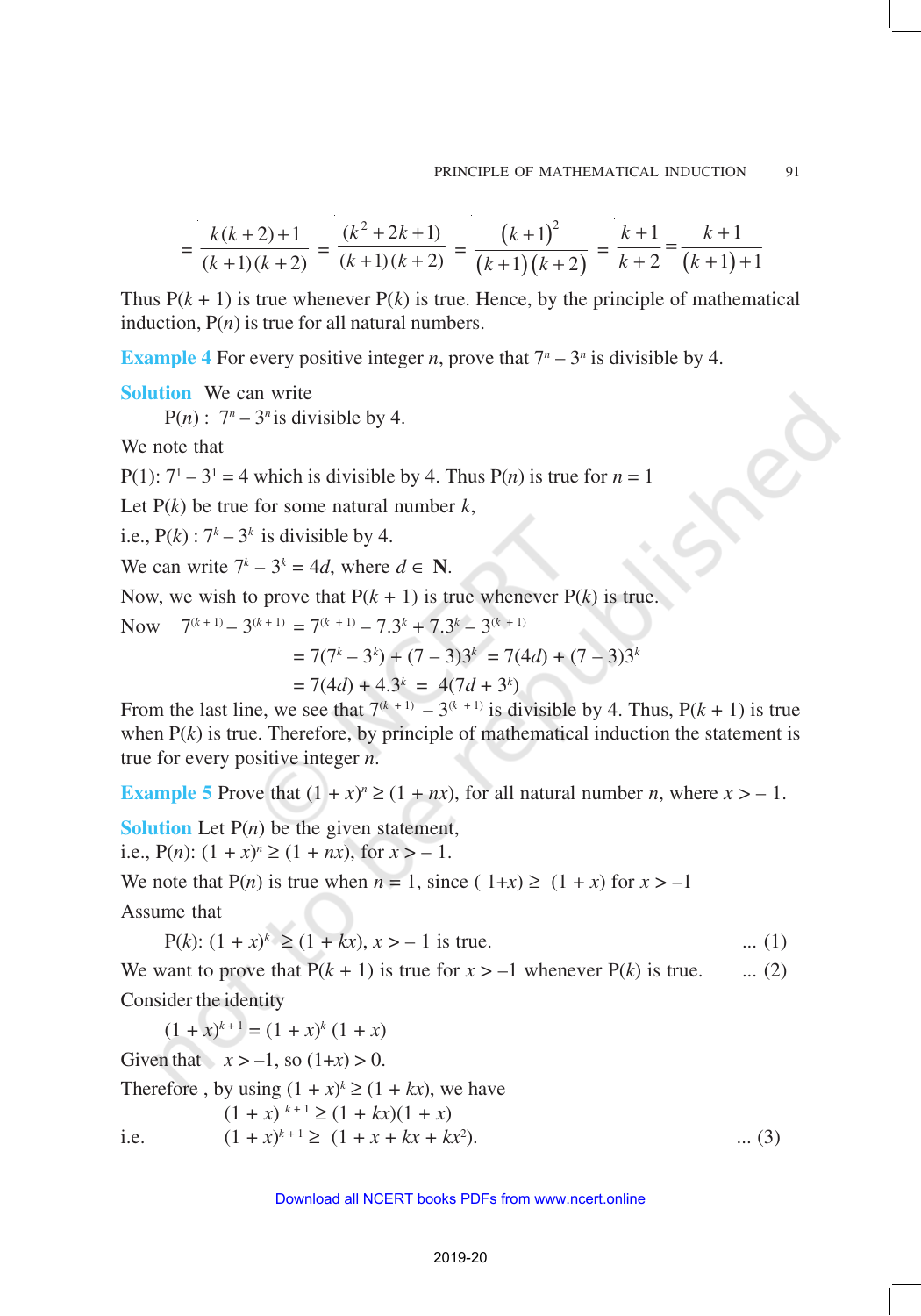Here *k* is a natural number and  $x^2 \ge 0$  so that  $kx^2 \ge 0$ . Therefore

 $(1 + x + kx + kx^2) \ge (1 + x + kx),$ 

and so we obtain

 $(1 + x)^{k+1} \ge (1 + x + kx)$ i.e.  $(1 + x)^{k+1} \geq [1 + (1 + k)x]$ 

Thus, the statement in (2) is established. Hence, by the principle of mathematical induction,  $P(n)$  is true for all natural numbers.

**Example 6** Prove that

2.7<sup>*n*</sup> + 3.5<sup>*n*</sup> – 5 is divisible by 24, for all  $n \in \mathbb{N}$ .

**Solution** Let the statement  $P(n)$  be defined as

 $P(n)$ :  $2.7^n + 3.5^n - 5$  is divisible by 24.

We note that  $P(n)$  is true for  $n = 1$ , since  $2.7 + 3.5 - 5 = 24$ , which is divisible by 24.

Assume that P(*k*) is true

i.e.  $2.7^k + 3.5^k - 5 = 24q$ , when  $q \in \mathbb{N}$  ... (1)

Now, we wish to prove that  $P(k + 1)$  is true whenever  $P(k)$  is true.

We have

$$
2.7^{k+1} + 3.5^{k+1} - 5 = 2.7^k \cdot 7^1 + 3.5^k \cdot 5^1 - 5
$$
  
= 7 [2.7<sup>k</sup> + 3.5<sup>k</sup> - 5 - 3.5<sup>k</sup> + 5] + 3.5<sup>k</sup> \cdot 5 - 5  
= 7 [24q - 3.5<sup>k</sup> + 5] + 15.5<sup>k</sup> - 5  
= 7 \times 24q - 21.5<sup>k</sup> + 35 + 15.5<sup>k</sup> - 5  
= 7 \times 24q - 6.5<sup>k</sup> + 30  
= 7 \times 24q - 6 (5<sup>k</sup> - 5)  
= 7 \times 24q - 6 (4p) [(5<sup>k</sup> - 5) is a multiple of 4 (why?)]  
= 7 \times 24q - 24p  
= 24 (7q - p)  
= 24 \times r; r = 7q - p, is some natural number. ... (2)

The expression on the R.H.S. of (1) is divisible by 24. Thus  $P(k + 1)$  is true whenever P(*k*) is true.

Hence, by principle of mathematical induction,  $P(n)$  is true for all  $n \in N$ .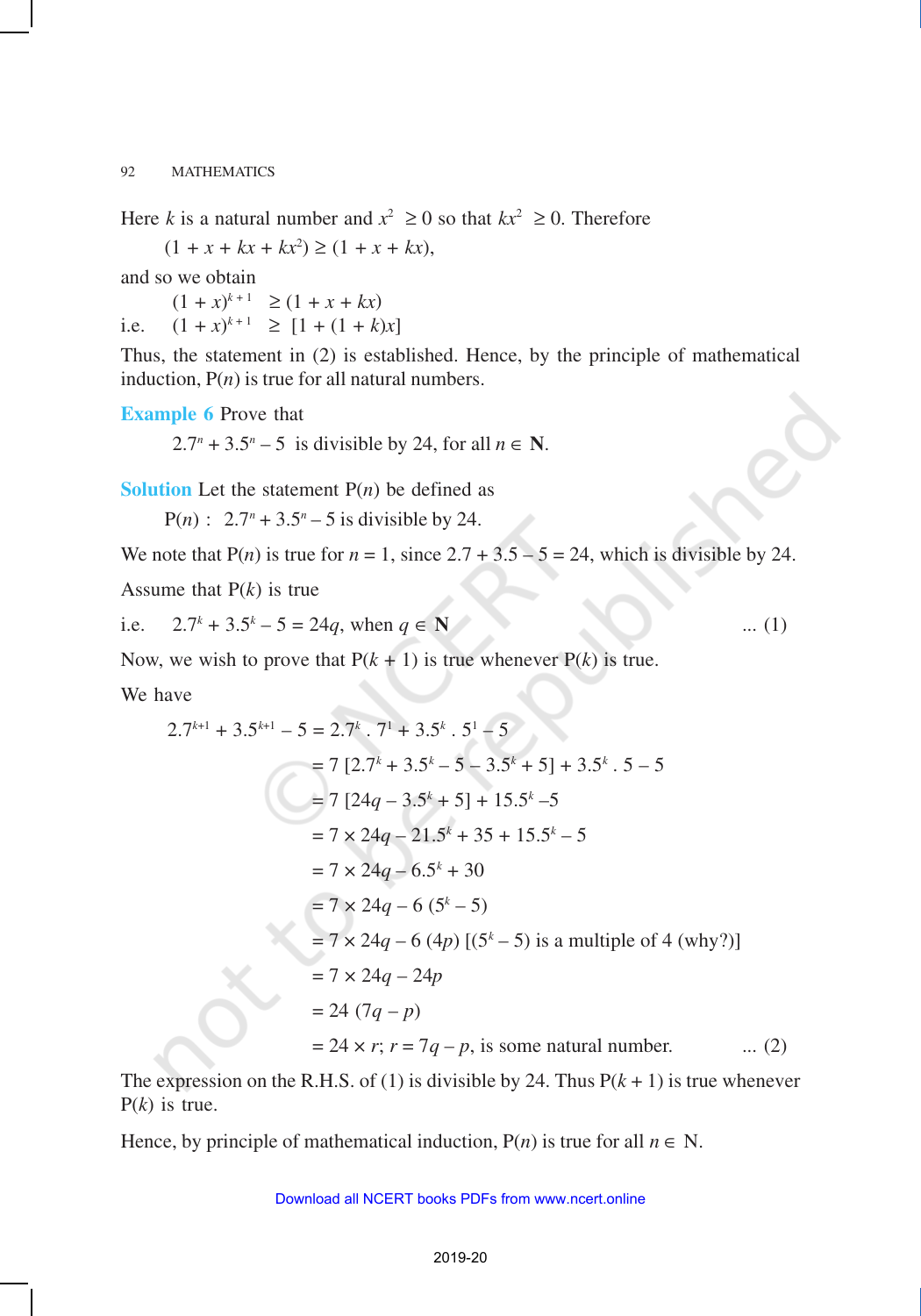...(1)

**Example 7** Prove that

$$
1^2 + 2^2 + \dots + n^2 > \frac{n^3}{3}, n \in \mathbb{N}
$$

**Solution** Let P(*n*) be the given statement.

i.e., 
$$
P(n): 1^2 + 2^2 + ... + n^2 > \frac{n^3}{3}, n \in \mathbb{N}
$$

We note that  $P(n)$  is true for  $n = 1$  since  $1^2 > \frac{1^3}{3}$ 3 >

Assume that P(*k*) is true

i.e. 
$$
P(k): 1^2 + 2^2 + ... + k^2 > \frac{k^3}{3}
$$

We shall now prove that  $P(k + 1)$  is true whenever  $P(k)$  is true. We have  $1^2 + 2^2 + 3^2 + \dots + k^2 + (k+1)^2$ 

$$
= (12 + 22 + ... + k2) + (k+1)2 > \frac{k3}{3} + (k+1)2
$$
 [by (1)]

$$
= \frac{1}{3} [k^3 + 3k^2 + 6k + 3]
$$
  
=  $\frac{1}{3} [(k+1)^3 + 3k + 2] > \frac{1}{3} (k+1)^3$ 

Therefore,  $P(k + 1)$  is also true whenever  $P(k)$  is true. Hence, by mathematical induction  $P(n)$  is true for all  $n \in \mathbb{N}$ .

**Example 8** Prove the rule of exponents  $(ab)^n = a^n b^n$ by using principle of mathematical induction for every natural number.

**Solution** Let  $P(n)$  be the given statement i.e.  $P(n) : (ab)^n = a^n b^n$ .

We note that  $P(n)$  is true for  $n = 1$  since  $(ab)^1 = a^1b^1$ . Let  $P(k)$  be true, i.e.,

$$
(ab)^k = a^k b^k \tag{1}
$$

We shall now prove that  $P(k + 1)$  is true whenever  $P(k)$  is true. Now, we have

 $(ab)^{k+1} = (ab)^k (ab)$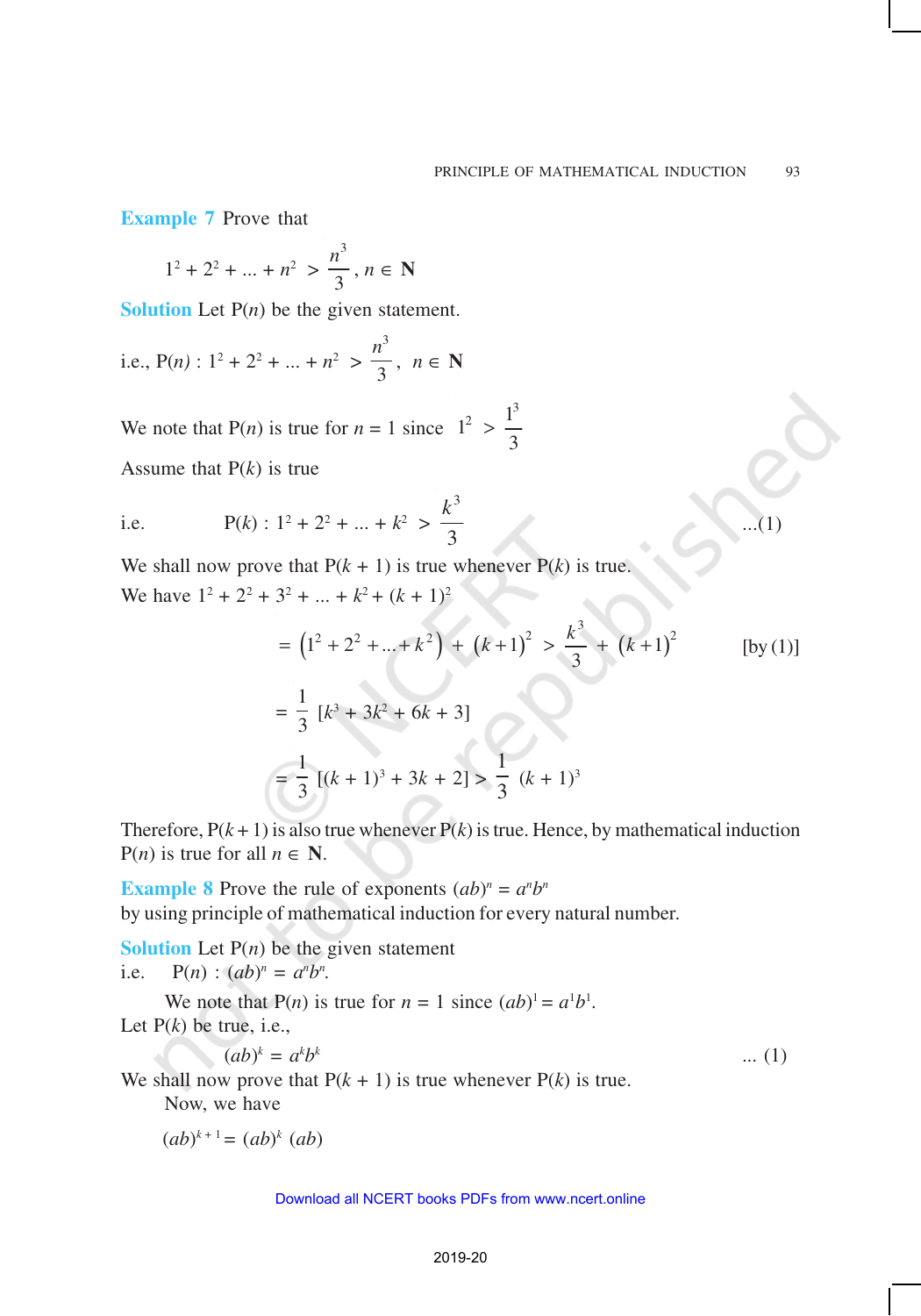$$
= (ak bk) (ab)
$$
 [by (1)]  

$$
= (ak . a1) (bk . b1) = ak+1 . bk+1
$$

Therefore,  $P(k + 1)$  is also true whenever  $P(k)$  is true. Hence, by principle of mathematical induction,  $P(n)$  is true for all  $n \in N$ .

# **EXERCISE 4.1**

 $\overline{a}$ 

Prove the following by using the principle of mathematical induction for all  $n \in \mathbb{N}$ :

1. 
$$
1 + 3 + 3^2 + ... + 3^{n-1} = \frac{(3^n - 1)}{2}
$$
.  
\n2.  $1^3 + 2^3 + 3^3 + ... + n^3 = \left(\frac{n(n+1)}{2}\right)^2$ .  
\n3.  $1 + \frac{1}{(1+2)} + \frac{1}{(1+2+3)} + ... + \frac{1}{(1+2+3+...n)} = \frac{2n}{(n+1)}$ .  
\n4.  $1.2.3 + 2.3.4 + ... + n(n+1)(n+2) = \frac{n(n+1)(n+2)(n+3)}{4}$ .  
\n5.  $1.3 + 2.3^2 + 3.3^3 + ... + n.3^n = \frac{(2n-1)3^{n+1} + 3}{4}$ .  
\n6.  $1.2 + 2.3 + 3.4 + ... + n.(n+1) = \left[\frac{n(n+1)(n+2)}{3}\right]$ .  
\n7.  $1.3 + 3.5 + 5.7 + ... + (2n-1)(2n+1) = \frac{n(4n^2 + 6n - 1)}{3}$ .  
\n8.  $1.2 + 2.2^2 + 3.2^3 + ... + n.2^n = (n-1) 2^{n+1} + 2$ .  
\n9.  $\frac{1}{2} + \frac{1}{4} + \frac{1}{8} + ... + \frac{1}{2^n} = 1 - \frac{1}{2^n}$ .  
\n10.  $\frac{1}{2.5} + \frac{1}{5.8} + \frac{1}{8.11} + ... + \frac{1}{(3n-1)(3n+2)} = \frac{n}{(6n+4)}$ .  
\n11.  $\frac{1}{1.2.3} + \frac{1}{2.3.4} + \frac{1}{3.4.5} + ... + \frac{1}{n(n+1)(n+2)} = \frac{n(n+3)}{4(n+1)(n+2)}$ .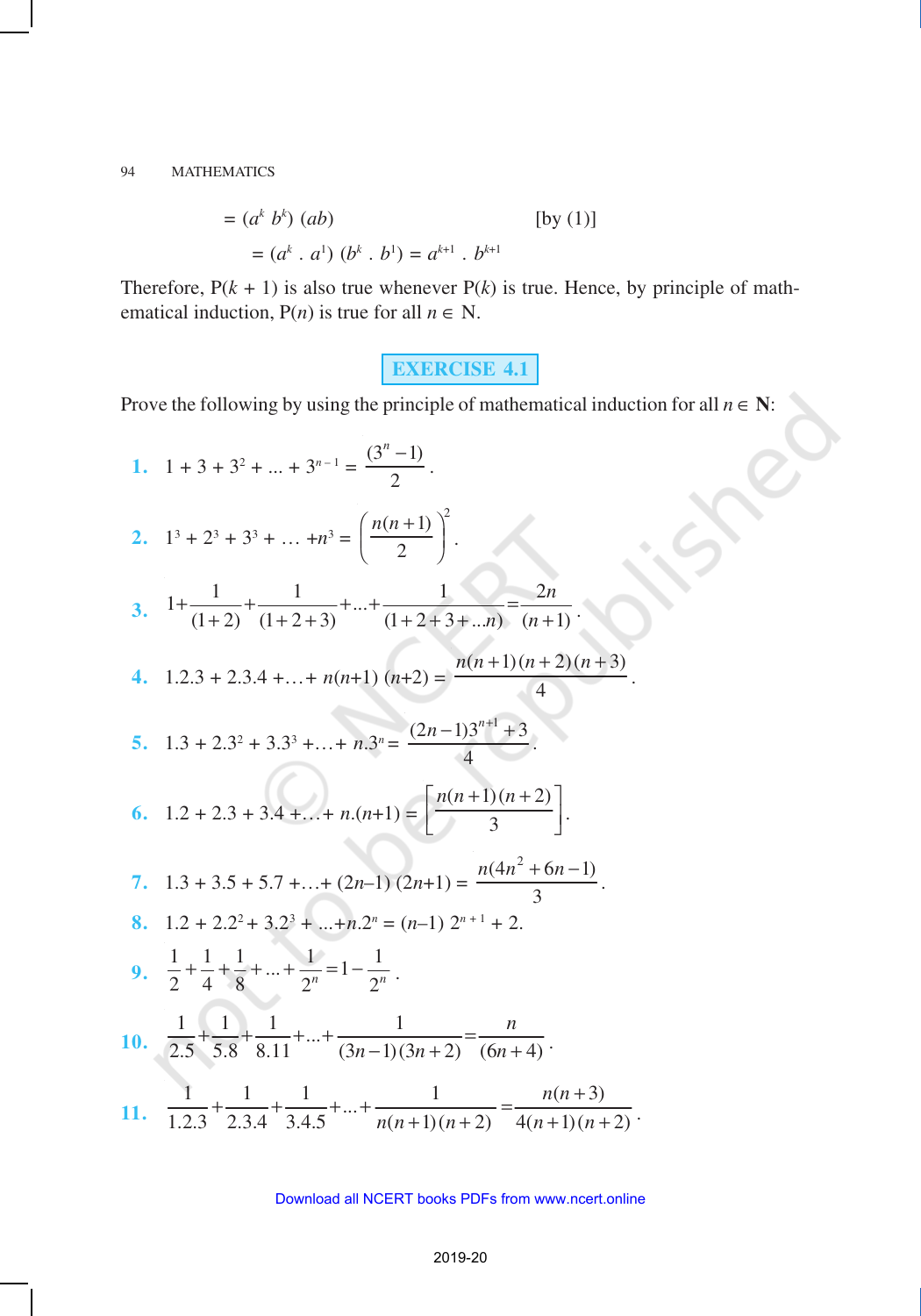12. 
$$
a + ar + ar^2 + ... + ar^{n-1} = \frac{a(r^n - 1)}{r - 1}
$$
.  
\n13.  $\left(1 + \frac{3}{1}\right)\left(1 + \frac{5}{4}\right)\left(1 + \frac{7}{9}\right)...\left(1 + \frac{(2n + 1)}{n^2}\right) = (n + 1)^2$ .  
\n14.  $\left(1 + \frac{1}{1}\right)\left(1 + \frac{1}{2}\right)\left(1 + \frac{1}{3}\right)...\left(1 + \frac{1}{n}\right) = (n + 1)$ .  
\n15.  $1^2 + 3^2 + 5^2 + ... + (2n - 1)^2 = \frac{n(2n - 1)(2n + 1)}{3}$ .  
\n16.  $\frac{1}{1.4} + \frac{1}{4.7} + \frac{1}{7.10} + ... + \frac{1}{(3n - 2)(3n + 1)} = \frac{n}{(3n + 1)}$ .  
\n17.  $\frac{1}{3.5} + \frac{1}{5.7} + \frac{1}{7.9} + ... + \frac{1}{(2n + 1)(2n + 3)} = \frac{n}{3(2n + 3)}$ .  
\n18.  $1 + 2 + 3 + ... + n < \frac{1}{8}(2n + 1)^2$ .  
\n19.  $n(n + 1)(n + 5)$  is a multiple of 3.  
\n20.  $10^{2n-1} + 1$  is divisible by 11.  
\n21.  $x^{2n} - y^{2n}$  is divisible by  $x + y$ .  
\n22.  $3^{2n+2} - 8n - 9$  is divisible by 8.  
\n23.  $41^n - 14^n$  is a multiple of 27.

24.  $(2n + 7) < (n + 3)^2$ .

### *Summary*

- One key basis for mathematical thinking is deductive reasoning. In contrast to deduction, inductive reasoning depends on working with different cases and developing a conjecture by observing incidences till we have observed each and every case. Thus, in simple language we can say the word 'induction' means the generalisation from particular cases or facts.
- The principle of mathematical induction is one such tool which can be used to prove a wide variety of mathematical statements. Each such statement is assumed as  $P(n)$  associated with positive integer *n*, for which the correctness